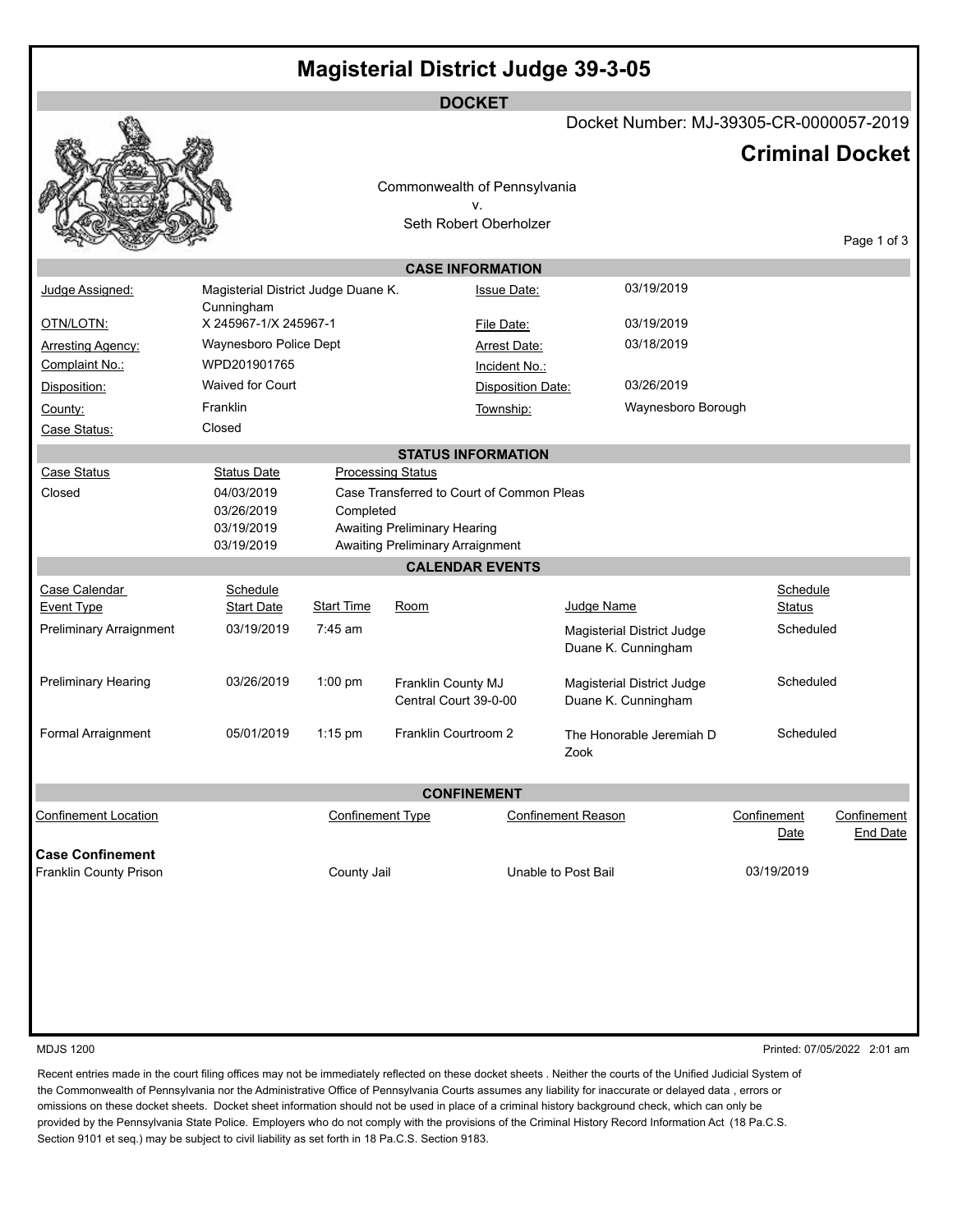| <b>Magisterial District Judge 39-3-05</b>                |                         |                         |                                                     |                           |                                 |  |  |  |  |  |  |  |
|----------------------------------------------------------|-------------------------|-------------------------|-----------------------------------------------------|---------------------------|---------------------------------|--|--|--|--|--|--|--|
| <b>DOCKET</b>                                            |                         |                         |                                                     |                           |                                 |  |  |  |  |  |  |  |
|                                                          |                         |                         | Docket Number: MJ-39305-CR-0000057-2019             |                           |                                 |  |  |  |  |  |  |  |
|                                                          |                         |                         |                                                     | <b>Criminal Docket</b>    |                                 |  |  |  |  |  |  |  |
|                                                          |                         |                         | Commonwealth of Pennsylvania                        |                           |                                 |  |  |  |  |  |  |  |
|                                                          |                         |                         | ٧.                                                  |                           |                                 |  |  |  |  |  |  |  |
|                                                          |                         |                         | Seth Robert Oberholzer                              |                           |                                 |  |  |  |  |  |  |  |
| Page 2 of 3                                              |                         |                         |                                                     |                           |                                 |  |  |  |  |  |  |  |
|                                                          |                         |                         | <b>DEFENDANT INFORMATION</b>                        |                           |                                 |  |  |  |  |  |  |  |
| Name:                                                    | Oberholzer, Seth Robert |                         | Sex:                                                | Male                      |                                 |  |  |  |  |  |  |  |
| Date of Birth:                                           | 09/25/1991              |                         | Race:                                               | White                     |                                 |  |  |  |  |  |  |  |
| Address(es):                                             |                         |                         |                                                     |                           |                                 |  |  |  |  |  |  |  |
| Other                                                    |                         |                         |                                                     |                           |                                 |  |  |  |  |  |  |  |
| Waynesboro, PA 17268                                     |                         |                         |                                                     |                           |                                 |  |  |  |  |  |  |  |
| Advised of His Right to Apply for Assignment of Counsel? |                         | Yes                     |                                                     |                           |                                 |  |  |  |  |  |  |  |
| Public Defender Requested by the Defendant?              | No                      |                         |                                                     |                           |                                 |  |  |  |  |  |  |  |
| Application Provided for Appointment of Public Defender? |                         | Yes                     |                                                     |                           |                                 |  |  |  |  |  |  |  |
| Has the Defendant Been Fingerprinted?                    |                         | Yes                     |                                                     |                           |                                 |  |  |  |  |  |  |  |
|                                                          |                         |                         | <b>CASE PARTICIPANTS</b>                            |                           |                                 |  |  |  |  |  |  |  |
| <b>Participant Type</b>                                  |                         | <b>Participant Name</b> |                                                     |                           |                                 |  |  |  |  |  |  |  |
| <b>Arresting Officer</b>                                 |                         | Adolini, Shawn L.       |                                                     |                           |                                 |  |  |  |  |  |  |  |
| Defendant                                                |                         | Oberholzer, Seth Robert |                                                     |                           |                                 |  |  |  |  |  |  |  |
|                                                          |                         |                         |                                                     |                           |                                 |  |  |  |  |  |  |  |
|                                                          |                         |                         | <b>BAIL</b>                                         |                           |                                 |  |  |  |  |  |  |  |
| <b>Bail Set:</b>                                         |                         |                         |                                                     |                           | <b>Nebbia Status: None</b>      |  |  |  |  |  |  |  |
| <b>Bail Action Type</b>                                  | <b>Bail Action Date</b> | <b>Bail Type</b>        |                                                     | Percentage                | Amount                          |  |  |  |  |  |  |  |
| Set                                                      | 03/19/2019              | Monetary                |                                                     |                           | \$150,000.00                    |  |  |  |  |  |  |  |
|                                                          |                         |                         |                                                     |                           |                                 |  |  |  |  |  |  |  |
|                                                          |                         |                         | <b>CHARGES</b>                                      |                           |                                 |  |  |  |  |  |  |  |
| # Charge<br>3 35 § 780-113 §§ A30                        | Grade<br>F              | Description             |                                                     | Offense Dt.<br>02/18/2019 | Disposition<br>Waived for Court |  |  |  |  |  |  |  |
|                                                          |                         | Manufacture or Deliver  | Manufacture, Delivery, or Possession With Intent to |                           |                                 |  |  |  |  |  |  |  |
|                                                          |                         |                         |                                                     |                           |                                 |  |  |  |  |  |  |  |
|                                                          |                         |                         | <b>DISPOSITION / SENTENCING DETAILS</b>             |                           |                                 |  |  |  |  |  |  |  |
| <b>Case Disposition</b>                                  |                         | <b>Disposition Date</b> |                                                     | Was Defendant Present?    |                                 |  |  |  |  |  |  |  |
| <b>Waived for Court</b>                                  |                         | 03/26/2019              |                                                     | <b>Yes</b>                |                                 |  |  |  |  |  |  |  |
| Offense Seq./Description                                 |                         |                         | Offense Disposition                                 |                           |                                 |  |  |  |  |  |  |  |
| 3 Manufacture, Delivery, or Possession With Intent to    |                         |                         | Waived for Court                                    |                           |                                 |  |  |  |  |  |  |  |
| Manufacture or Deliver                                   |                         |                         |                                                     |                           |                                 |  |  |  |  |  |  |  |
|                                                          |                         |                         |                                                     |                           |                                 |  |  |  |  |  |  |  |
|                                                          |                         |                         |                                                     |                           |                                 |  |  |  |  |  |  |  |
|                                                          |                         |                         |                                                     |                           |                                 |  |  |  |  |  |  |  |
|                                                          |                         |                         |                                                     |                           |                                 |  |  |  |  |  |  |  |
|                                                          |                         |                         |                                                     |                           |                                 |  |  |  |  |  |  |  |
|                                                          |                         |                         |                                                     |                           |                                 |  |  |  |  |  |  |  |
|                                                          |                         |                         |                                                     |                           |                                 |  |  |  |  |  |  |  |

MDJS 1200 **Page 2 of 3** Printed: 07/05/2022 2:01 am

Recent entries made in the court filing offices may not be immediately reflected on these docket sheets . Neither the courts of the Unified Judicial System of the Commonwealth of Pennsylvania nor the Administrative Office of Pennsylvania Courts assumes any liability for inaccurate or delayed data , errors or omissions on these docket sheets. Docket sheet information should not be used in place of a criminal history background check, which can only be provided by the Pennsylvania State Police. Employers who do not comply with the provisions of the Criminal History Record Information Act (18 Pa.C.S. Section 9101 et seq.) may be subject to civil liability as set forth in 18 Pa.C.S. Section 9183.